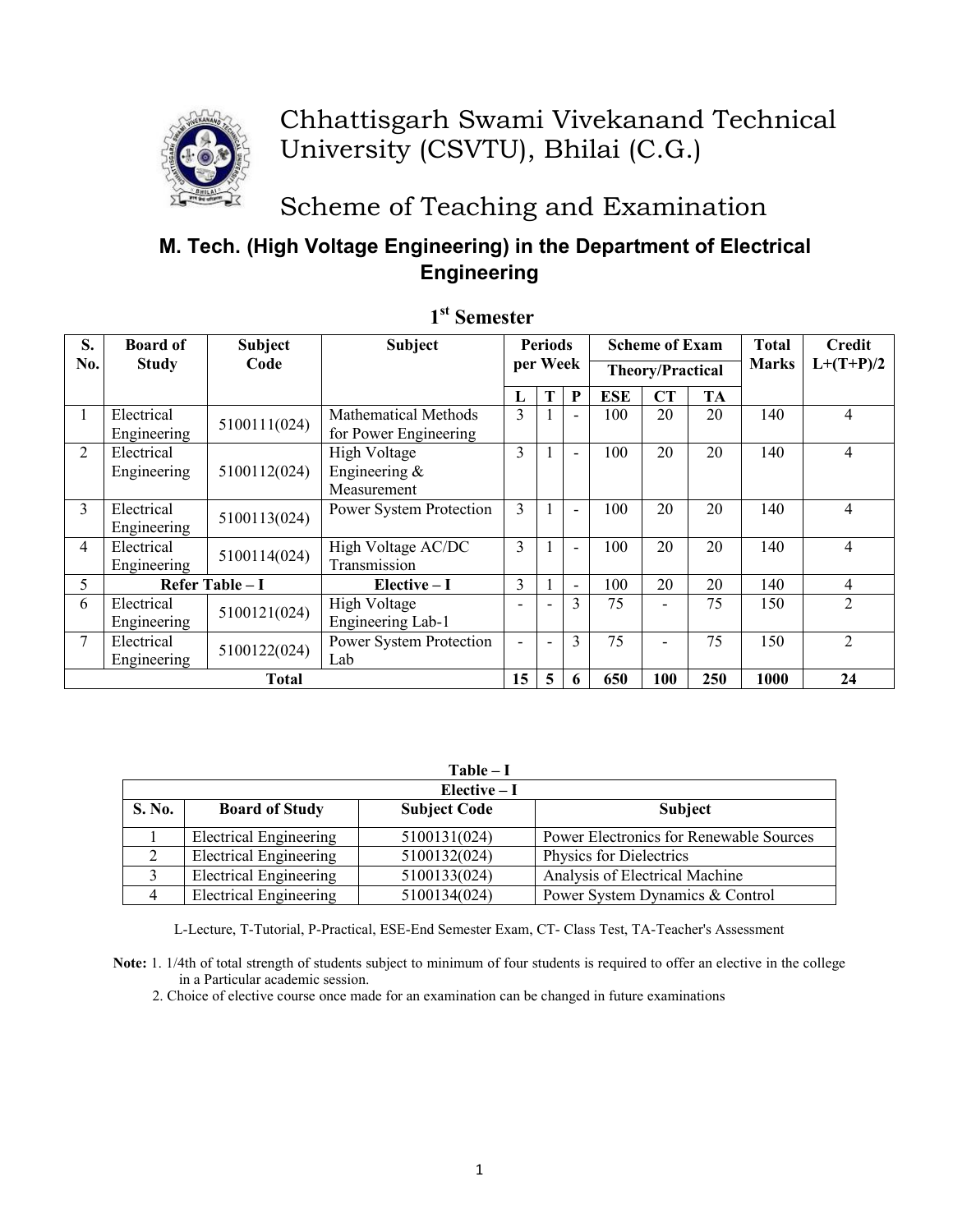

## Chhattisgarh Swami Vivekanand Technical University (CSVTU), Bhilai (C.G.)

# Scheme of Teaching and Examination

## M. Tech. (High Voltage Engineering) in the Department of Electrical **Engineering**

| S.  | <b>Board of</b>           | <b>Subject</b>   | <b>Subject</b>                                    | Periods per |      |   | <b>Scheme of Exam</b>   |           | Total     | <b>Credit</b> |                |
|-----|---------------------------|------------------|---------------------------------------------------|-------------|------|---|-------------------------|-----------|-----------|---------------|----------------|
| No. | <b>Study</b>              | Code             |                                                   |             | Week |   | <b>Theory/Practical</b> |           |           | Marks         | $L+(T+P)/2$    |
|     |                           |                  |                                                   | L           | Т    | P | <b>ESE</b>              | <b>CT</b> | <b>TA</b> |               |                |
|     | Electrical<br>Engineering | 5100211(024)     | <b>Optimization Techniques</b>                    | 3           |      |   | 100                     | 20        | 20        | 140           | $\overline{4}$ |
| 2   | Electrical<br>Engineering | 5100212(024)     | <b>High Voltage Testing</b><br>Techniques         | 3           |      |   | 100                     | 20        | 20        | 140           | $\overline{4}$ |
| 3   | Electrical<br>Engineering | 5100213(024)     | Computer Aided Power<br>System                    | 3           |      |   | 100                     | 20        | 20        | 140           | $\overline{4}$ |
| 4   | Electrical<br>Engineering | 5100214(024)     | <b>Advanced High Voltage</b><br>Protection System | 3           |      |   | 100                     | 20        | 20        | 140           | $\overline{4}$ |
| 5   |                           | Refer Table - 1I | $Elective - II$                                   | 3           |      |   | 100                     | 20        | 20        | 140           | 4              |
| 6   | Electrical<br>Engineering | 5100221(024)     | High Voltage Engineering<br>$Lab-II$              |             |      | 3 | 75                      |           | 75        | 150           | $\overline{2}$ |
| 7   | Electrical<br>Engineering | 5100222(024)     | Computer Aided Power<br>System Lab                |             |      | 3 | 75                      |           | 75        | 150           | $\mathfrak{D}$ |
|     |                           | <b>Total</b>     |                                                   | 15          | 5    | 6 | 650                     | 100       | 250       | 1000          | 24             |

### 2nd Semester

#### $Table - II$

|        | $Elective - II$               |                     |                                                            |  |  |  |  |  |  |
|--------|-------------------------------|---------------------|------------------------------------------------------------|--|--|--|--|--|--|
| S. No. | <b>Board of Study</b>         | <b>Subject Code</b> | <b>Subject</b>                                             |  |  |  |  |  |  |
|        | <b>Electrical Engineering</b> | 5100231(024)        | Computation of Electromagnetics                            |  |  |  |  |  |  |
|        | <b>Electrical Engineering</b> | 5100232(024)        | Distribution System Planning, Management and<br>Automation |  |  |  |  |  |  |
|        | Electrical Engineering        | 5100233(024)        | <b>Substation Designing</b>                                |  |  |  |  |  |  |
|        | <b>Electrical Engineering</b> | 5100234(024)        | <b>Electrical Power Quality Analysis</b>                   |  |  |  |  |  |  |

L-Lecture, T-Tutorial, P-Practical, ESE-End Semester Exam, CT- Class Test, TA-Teacher's Assessment

Note: 1. 1/4th of total strength of students subject to minimum of four students is required to offer an elective in the college in a Particular academic session.

2. Choice of elective course once made for an examination can be changed in future examinations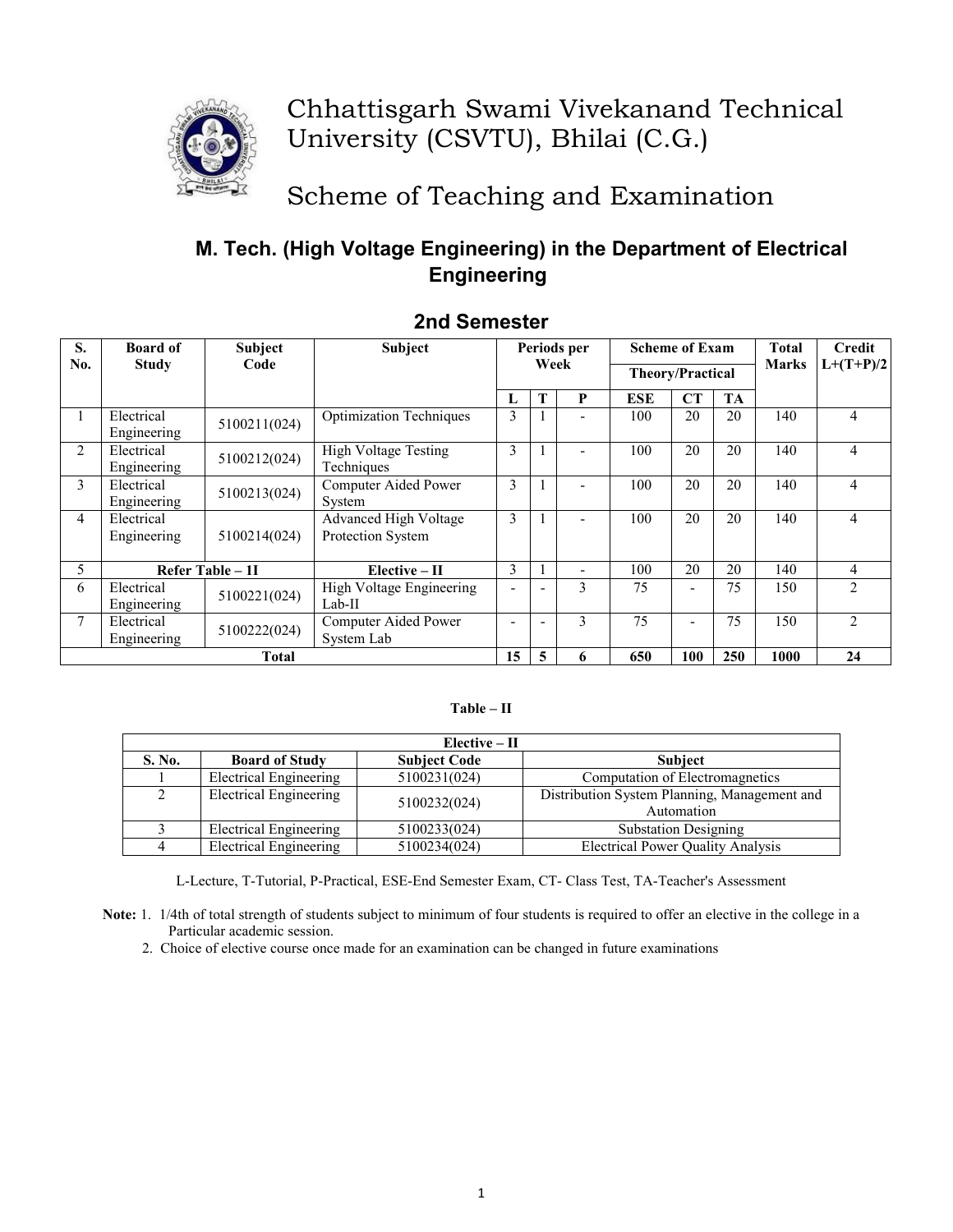

# **Chhattisgarh Swami Vivekanand Technical University (CSVTU), Bhilai (C.G.)**

# **Scheme of Teaching and Examination**

## **M. Tech. (High Voltage Engineering) in the Department of Electrical Engineering**

| S.             | <b>Board of</b>           | <b>Subject</b> | <b>Subject</b>                                                      | Periods per      |                |                         | <b>Scheme of Exam</b> |                          | <b>Total</b> | <b>Credit</b> |                |
|----------------|---------------------------|----------------|---------------------------------------------------------------------|------------------|----------------|-------------------------|-----------------------|--------------------------|--------------|---------------|----------------|
| N <sub>0</sub> | <b>Study</b>              | Code           |                                                                     | Week             |                | <b>Theory/Practical</b> |                       |                          | <b>Marks</b> | $L+(T+P)/2$   |                |
|                |                           |                |                                                                     | L                | T              | ${\bf P}$               | <b>ESE</b>            | <b>CT</b>                | <b>TA</b>    |               |                |
| $\mathbf{1}$   | Electrical<br>Engineering | 5100311(024)   | Insulation &<br>Design of High<br><b>Voltage Power</b><br>Apparatus | 3                |                |                         | 100                   | 20                       | 20           | 140           | $\overline{4}$ |
| $\overline{2}$ | <b>Refer Table-III</b>    |                | Elective-III                                                        | 3                |                |                         | 100                   | 20                       | 20           | 140           | $\overline{4}$ |
| 3              | Electrical<br>Engineering | 5100321(024)   | Preliminary<br>Project                                              |                  |                | 28                      | 100                   | $\overline{\phantom{0}}$ | 100          | 200           | 14             |
| $\overline{4}$ | Electrical<br>Engineering | 5100322(024)   | Seminar                                                             |                  |                | 3                       |                       | $\overline{\phantom{0}}$ | 20           | 20            | $\overline{2}$ |
| <b>Total</b>   |                           |                |                                                                     | $\boldsymbol{6}$ | $\overline{2}$ | 31                      | 300                   | 40                       | 160          | 500           | 24             |

**3 rd Semester**

### **Table – III**

| Elective - III |                           |                     |                                     |  |  |  |  |  |
|----------------|---------------------------|---------------------|-------------------------------------|--|--|--|--|--|
| Sl. No.        | <b>Board of Study</b>     | <b>Subject Code</b> | <b>Subject</b>                      |  |  |  |  |  |
|                | Electrical<br>Engineering | 5100331(024)        | Distributed Generation & Micro Grid |  |  |  |  |  |
| 2              | Electrical<br>Engineering | 5100332(024)        | Industrial Load Modeling & Control  |  |  |  |  |  |
| 3              | Electrical<br>Engineering | 5100333(024)        | <b>Engineering Soft Computing</b>   |  |  |  |  |  |
| 4              | Electrical<br>Engineering | 5100334(024)        | Energy Audit & Financial Management |  |  |  |  |  |
|                | L-Lecture                 | T-Tutorial          | P-Practical                         |  |  |  |  |  |

CT-Class Test TA-Teacher Assessment ESE-End Semester Exam

- **Note: (1)** 1/4th of total strength of students subject to minimum of twenty students is required to offer an elective in the college in a Particular academic session.
	- **(2)** Choice of elective course once made for an examination cannot be changed in future examinations